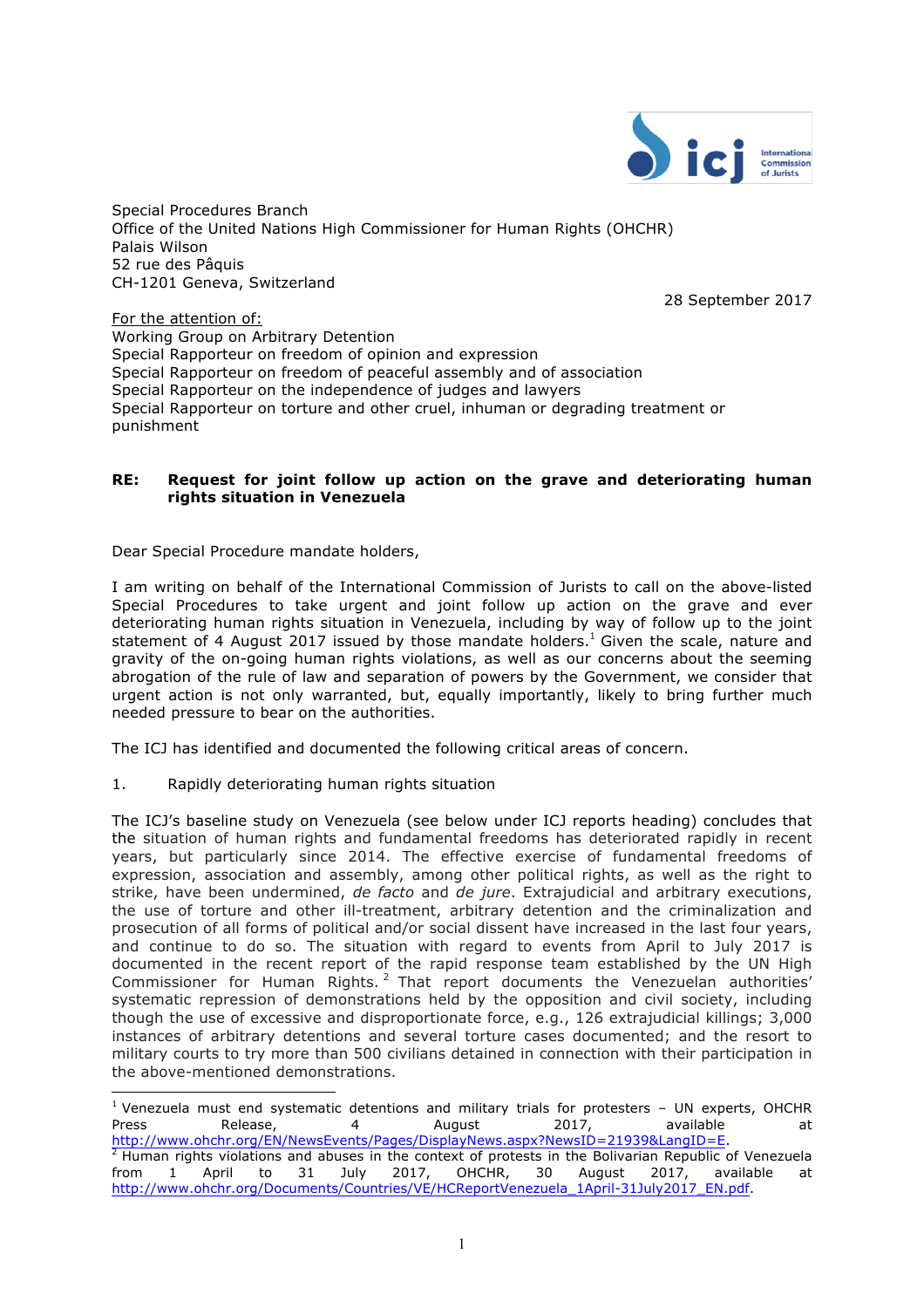## 2. Lack of accountability of perpetrators of human rights violations

As noted in the ICJ's baseline study, the attitude of the Public Prosecution Office has in previous years been tolerant of gross human rights violations and abuses committed by State agents and groups of armed civilians under the control of the Government. However, from the end of 2016, and in particular following the decisions of the Supreme Court of Justice of March 2017 (noted below), the former Attorney General initiated several investigations and brought charges against State officials for the death of persons killed during public demonstrations. As explained in the ICJ's position paper on her dismissal (see below under ICJ reports heading), the former Attorney General reported in March 2017 that 4,667 people had been killed as a result of the action of State security forces in 2016. In July 2017, the Attorney General publicly announced the opening of a criminal investigation against senior Government officials after having verified the existence of what she described as "patterns of systematic violations of human rights" amounting to "crimes against humanity". The hopeful recent change of position of the Public Prosecutor's Office in seeking accountability has now been reversed with the improper dismissal of the Attorney General (see below) and her replacement with a close political ally of President Maduro.

Furthermore, Venezuela's legislative framework fails to provide for the principle of criminal responsibility for superior orders. In its General Comment No. 2, the Committee against Torture has clarified that such a principle underscores the non-derogability of the prohibition of torture.<sup>3</sup> Venezuelan authorities have also sought to further entrench the impunity for human rights violations prevalent in the country through the adoption of 'legal' measures. In this respect, we draw attention to the fact that Article 2(7) of Decree No. 2323 of May 2016, declaring a State of Exception and Economic Emergency, provides an impunity clause by establishing the "temporary and exceptional suspension of the execution of sanctions of a political nature against the highest authorities of government and other senior officials, when such sanctions could... undermine the security of the nation". In addition, while the Constitution of the Bolivarian Republic of Venezuela empowers ordinary courts to try individuals charged with crimes against humanity and/or other crimes disclosing evidence of gross human rights violations (Articles 29 and 261), the Organic Code of Military Justice provides for the possibility that soldiers accused of such crimes may instead be tried by military courts.<sup>4</sup>

# 3. Lack of effective remedies and reparation for victims of human rights violations

 $\overline{a}$ 

Among other things, Venezuela's impunity crisis undermines the rights of the victims to justice, truth and reparation, including guarantees of non-repetition, and compounds the lack of accountability of those responsible for gross human rights violations. Furthermore, as explained in the ICJ's baseline study, while Venezuela's Constitution and

<sup>&</sup>lt;sup>3</sup> Committee against Torture, General Comment No 2: Implementation of Article 2 by States Parties, UN Doc CAT/C/GC/2 (2008), para. 26, which reads: "The non-derogability of the prohibition of torture is underscored by the long-standing principle embodied in article 2, paragraph 3, that an order of a superior or public authority can never be invoked as a justification of torture. Thus, subordinates may not seek refuge in superior authority and should be held to account individually. At the same time, those exercising superior authority - including public officials - cannot avoid accountability or escape criminal responsibility for torture or ill-treatment committed by subordinates where they knew or should have known that such impermissible conduct was occurring, or was likely to occur, and they failed to take reasonable and necessary preventive measures. The Committee considers it essential that the responsibility of any superior officials, whether for direct instigation or encouragement of torture or illtreatment or for consent or acquiescence therein, be fully investigated through competent, independent and impartial prosecutorial and judicial authorities. Persons who resist what they view as unlawful orders or who cooperate in the investigation of torture or ill-treatment, including by superior officials, should be protected against retaliation of any kind."

The Organic Code of Military Justice (COJM) states that military courts are empowered to try cases concerning crimes 'related' to a military criminal offense (Article 123). The COJM defines as "military crimes": "the [unnecessary] use of weapons or violence against anyone" (Article 573). Thus, it is conceivable that instances of extrajudicial execution and torture may well be considered as falling within the jurisdiction of military courts, along with attacks on and/or appropriation of private property (Article 574).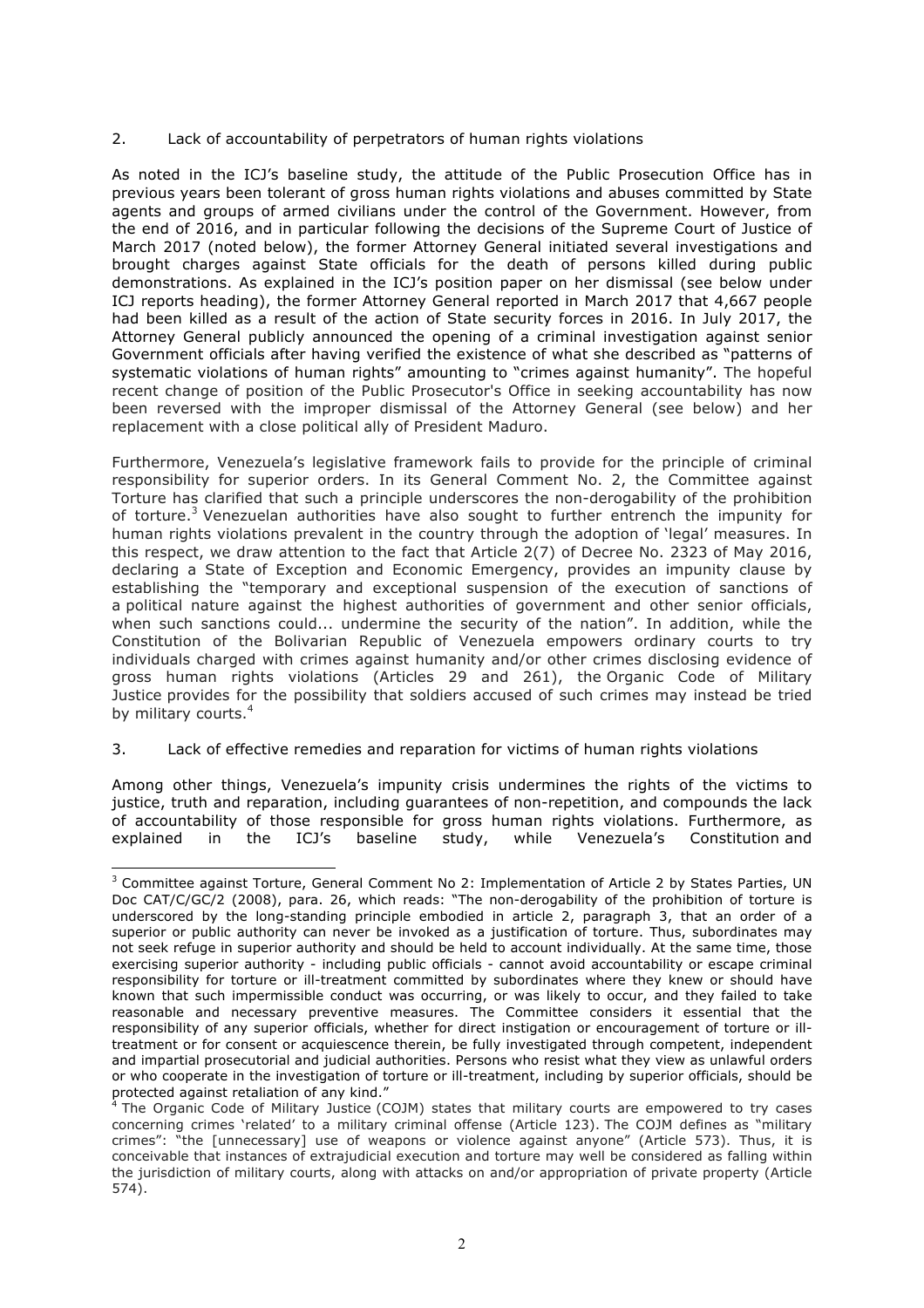legislative framework provide for judicial recourse and reparation for victims of gross human rights violations, the law only conceives of two kinds of reparation: restitution and compensation. Other forms of reparation such as rehabilitation, satisfaction and guarantees of non-repetition prescribed by international standards are not contemplated. In 2015, the Venezuelan Government adopted the National Human Rights Plan 2015-2019 which, among its long-term programme actions, proposes to "[a]dvance in the approval and enactment of laws on the subject of... [r]eparation and rehabilitation for the victims of human rights violations". However, no legislation has as yet been developed in this area.

## 4. Lack of independence of the judiciary

Venezuela's judiciary is characterized by its shaky independence from the executive branch. As explained in the ICJ's baseline study, although the Constitution and laws formally guarantee judicial independence, these guarantees are not applied in practice, since the legislation and subsequent case law have established a transitional regime that has been in place for more than 17 years, causing legal uncertainty. This has been a subject of concern for the Human Rights Committee, the Committee against Torture, the Special Rapporteur on the independence of judges and lawyers, the Inter-American Commission on Human Rights and the Inter-American Court of Human Rights.<sup>5</sup> In 2017, of the 2,000 judges in Venezuela, only 700 are tenured judges. Currently, the great majority of Supreme Court judges, many of whom hold significant positions in the Court, are members of the United Socialist Party of Venezuela and/or are former Government officials. As explained in the ICJ's baseline study and its report on the Supreme Court (see below under ICJ reports heading), the Government's party has gradually but steadily co-opted the Supreme Court and turned it into an appendage of the executive branch.

## 5. Institutional crisis arising from decisions of the Supreme Court of Justice

In March 2017, after a series of decisions since December 2015 undermining the constitutional powers of the National Assembly, the Constitutional Chamber of the Supreme Court of Justice issued two judgments suspending the constitutional powers of the National Assembly (Case No. 17-0323, Judgment of 27 March 2017; and Case No. 17-0325, Judgment of 28 March 2017). Legislative power was abrogated and sweeping powers were granted to the executive branch over social, political, military, criminal, legal, economic and civil issues. Parliamentary immunity was abolished and it was declared that the opposition deputies, who make up the majority in the National Assembly, had committed a 'crime against the Homeland' for having passed, on 21 March 2017, the Agreement on the Reactivation of the Enforcement Process of the Inter-American Democratic Charter of the OAS, as the mechanism for peaceful conflict resolution to restore constitutional order in Venezuela. As explained in the ICJ's report on the Supreme Court, the judgments of the SCJ constituted an unwarranted intrusion of the judiciary into the legislative branch and amounted to a severe breach of the principle of separation of powers and a collapse of the rule of law. The ICJ's baseline study also notes the unfair dismissal, and in some cases imprisonment, by the Supreme Court's Constitutional Chamber of mayors who are close to the opposition and who refused to comply with improper judicial orders to prevent demonstrations and protest marches against the Government (in respect of which the Human Rights Committee has issued views in an individual communication).<sup>6</sup>

#### 6. Unconstitutional elections for new National Constituent Assembly

On 31 July 2017, National Constituent Assembly (NCA) elections were held, accompanied by widespread demonstrations and a response by authorities that left a number of people killed, injured or arbitrarily detained. As noted in the ICJ's baseline study, among allegations of electoral fraud, the elections appear to have taken place in violation of Article 347 of the Constitution of the Bolivarian Republic of Venezuela. Whereas a significant portion of the

 $\overline{a}$ 

 $5$  See footnotes 104 to 108 in the ICJ's baseline study.

<sup>6</sup> *Vicencio Scarano Spisso v. Venezuela*, Human Rights Committee Communication 2481/2014, UN Doc CCPR/C/119/D/2481/2014 (2017).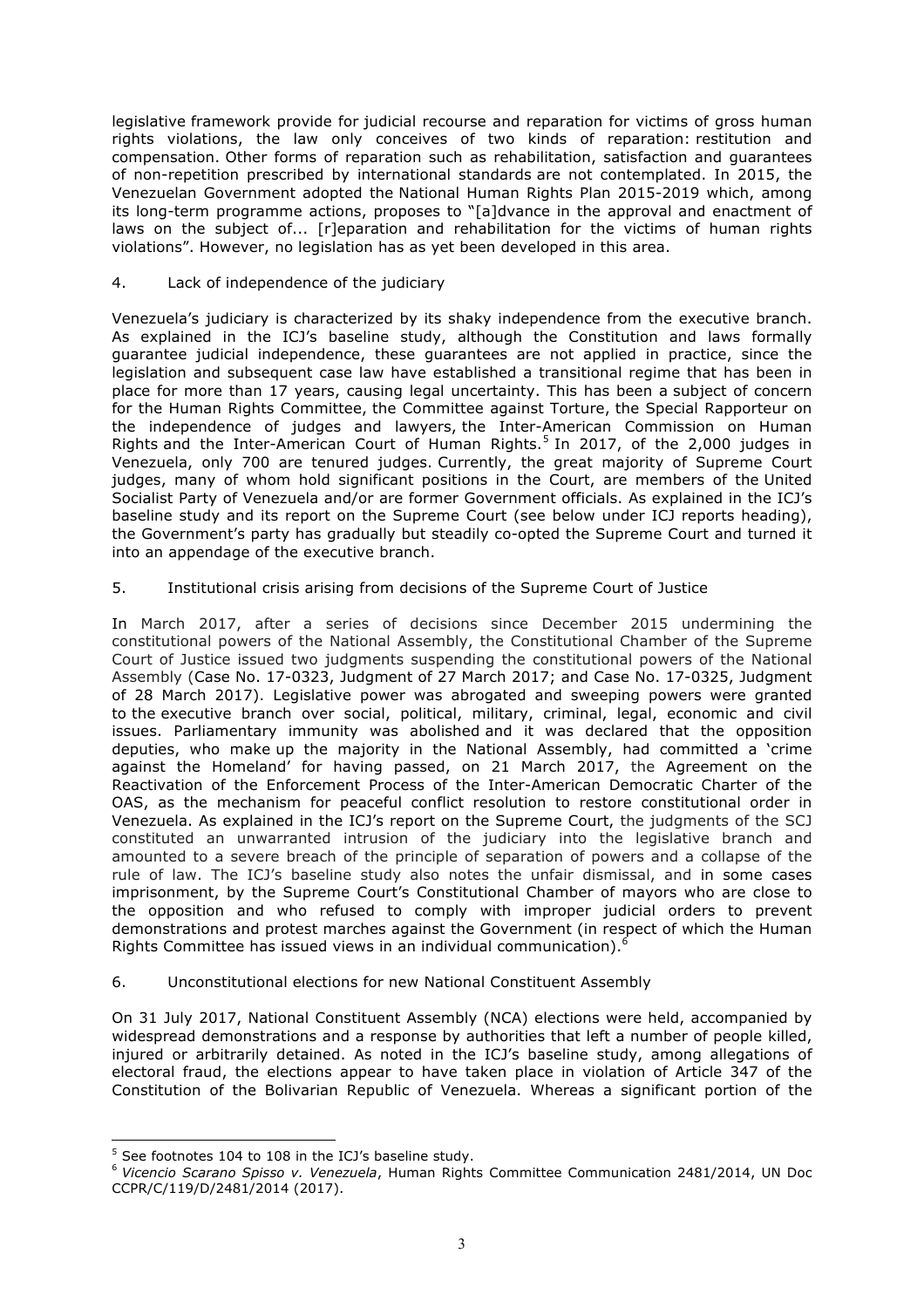members of the NCA should be chosen through open and universal election, they have been selected from restricted social sectors. $^{7}$ 

# 7. Dismissal of former Attorney General

On 5 August 2017, Venezuela's National Constituent Assembly dismissed the Attorney General of the Republic, Dr. Luisa Ortega Díaz. For the reasons set out in the ICJ's position paper on the Attorney General's dismissal, her dismissal was undertaken by a body not competent or empowered by Venezuelan law to do so, nor in observance of the established procedure and grounds defined in the law. The dismissal appears to have been politically motivated, in retaliation for her critical positions regarding various governmental initiatives and decisions of the Supreme Court of Justice, as well as for her decision to investigate gross violations of human rights allegedly committed by State agents, including senior officials, and armed groups of civilians under the control of the Government. Her dismissal not only violates international standards regarding the independence of justice actors, it also removes one of the last remaining institutional checks on executive authority.

# 8. New 'Truth Commission'

 $\overline{a}$ 

The new National Constituent Assembly has created a Commission for Truth, Justice and Public Legitimacy. The establishing law, passed unanimously by the NCA on 8 August 2017, was described by the head of the NCA as a "powerful instrument to stifle violence, hatred and intolerance". However, when considered alongside the stripping of legal immunity from National Assembly members that opposed President Maduro, there are reasonable grounds to believe that the Commission will be used to silence Government opposition rather than to discharge the State's duty to promptly, independently and effectively investigate allegations of gross human rights violations and act as a mechanism for a peaceful and sustainable transition.

# 9. Intended revision of the Constitution

The new National Constituent Assembly is tasked with revision of the Constitution, the outcome of which may significantly impact the rule of law and the enjoyment of human rights and fundamental freedoms in Venezuela. The ICJ has in this regard recalled that, until the new Constitution is approved by proper means, the current Constitution of 1999 must be respected. Revision of the Constitution must: fully guarantee the basic principles of the rule of law, including the separation of powers, legislative autonomy, the independence of the judiciary, the subordination of military forces to the civil authority and the principle of legality and judicial control of executive action; and also fully guarantee the protection of human rights and fundamental freedoms.<sup>8</sup>

# 10. Non-notification of state of emergency under the ICCPR

Finally, we wish to draw attention to the fact that, as noted in the August 2017 report of the rapid response team established by the UN High Commissioner for Human Rights, the Bolivarian Republic of Venezuela has not notified the UN Secretary-General of the declaration of a state of public emergency in the country, as required by Article 4(3) of the International Covenant on Civil and Political Rights, notwithstanding the fact that a state of emergency has been in place since January 2016.

 $^7$  ICJ Press Release, 'Venezuela: the ICJ deeply concerned by the National Constituent Assembly process', 3 August 2017, at URL https://www.icj.org/venezuela-the-icj-deeply-concerned-by-thenational-constituent-assembly-process/.<br><sup>8</sup> ICJ Press Release, 'Venezuela: the ICJ deeply concerned by the National Constituent Assembly

process', 3 August 2017, at URL https://www.icj.org/venezuela-the-icj-deeply-concerned-by-thenational-constituent-assembly-process/.